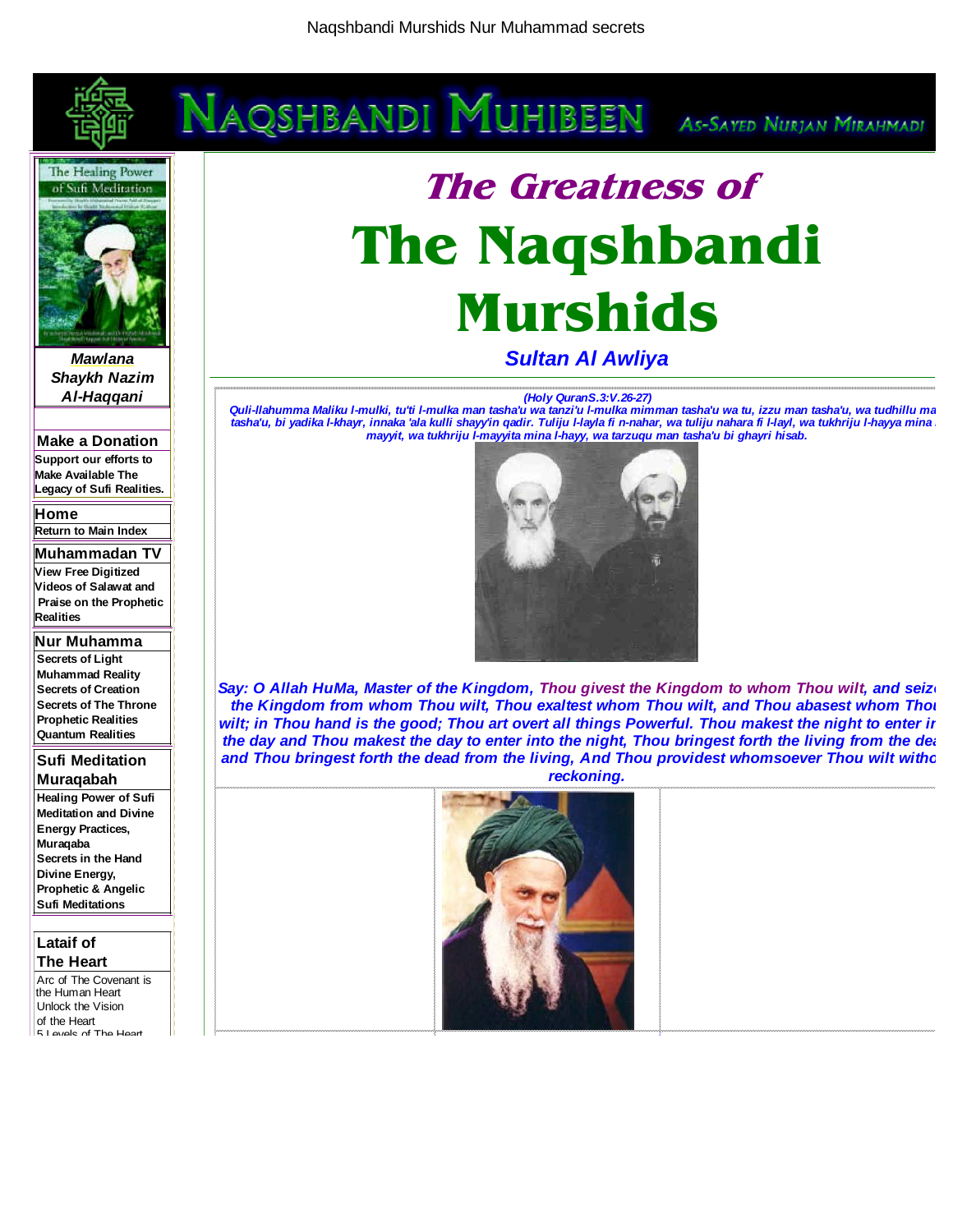5 Levels of The Heart 9 Points of the Chest Lataif or Chakras Studies of Enneagram Sufi Meditation Muraqaba Sufi Energy Enneagram Studies Prophetic Kingdom

**Naqshbandi Sufi Way Secrets Ancient Secrets of Naqshbandi Haqqani Sufi Order The Siddiquiya Secrets of the Cave Rabbil Falaq Realities**

#### **Secrets of Letters & Numbers**

**Muqattaat** Science of Letters and numbers Fawatih Unlock The Secrets of Muqattaat in Prophet (s) Hadiths of the Importance of Letters and Numbers

**Naqshbandi Golden Chain**

**Khawjagan Masters of of Sufism 40 Golden Links of the Prophetic Reality Ancient Masters as ancient as the Soul**

#### **News & Contact Us**

**Latest info on Events Locations of our Classes Nationwide**

**Books Online**

**Dalail Khairat ( Prophetic Praising and Guide to all Goodness ) & 1000's of Free Pages of Ancient Secrets of Creation, Devotionals, Tafsirs and Lectures Free New PDF files Bahasa Language files French Lang**

**Internet Links**

**Community Links To Shopping Items Sufi Physics & Wisdoms Translate this site in Your Language**

**Newsletter Subscribe to the Naqshbandi Muhibeen newsletter**

**About Us About the order and this site Email Us**



**(Holy Quran S.28: V.88)… kullu shayy'in halikun illa Wajhahu, laHu l-Hukmu wa ilayhi turja'un. All things perish except His Face. His is the Judgment, and unto Him you shall be returned…***.* 



*A Local Representative or Someone Who Leads Dhikr is in no way anything close to the Greatness of the Living Murshids They exist on this earth solely for the purpose of Guiding Souls to their Heavenly Realities.*



## **What are Naqshbandi Murshids**

The Four Levels of Murshid *By Shaykh Muhammad Hisham Kabbani*

**If you really love Allah, follow me and Allah will love yo (Qur'an )** 

The Naqshbandi shaykhs are guides to Sayede Muhammad [S] and Allah . Whatever Prophet gives you, take it, and whatever he prohib

stop it. (Qur'an )

They maintain the discipline of shari'ah, to build you up with daily obligations and to a lev of iman and progressing to the level of Ihsan.

## **Genuine Murshids are of four levels:**

- **Murshid Tabarruk**: Guides mainly for receiving baraka and usually accomplish that goal by giving you an awrad and daily practices.
- **Murshid Tazkiyya:** Guides who lift you up by taking away your bad actions a desires.
- **Murshid Tasfiyya**: Guides who get rid of all your desires for dunya.
- **Murshid Tarbiyya:** The highest in rank who will build you up with discipline a take you to your station in the Divine Presence.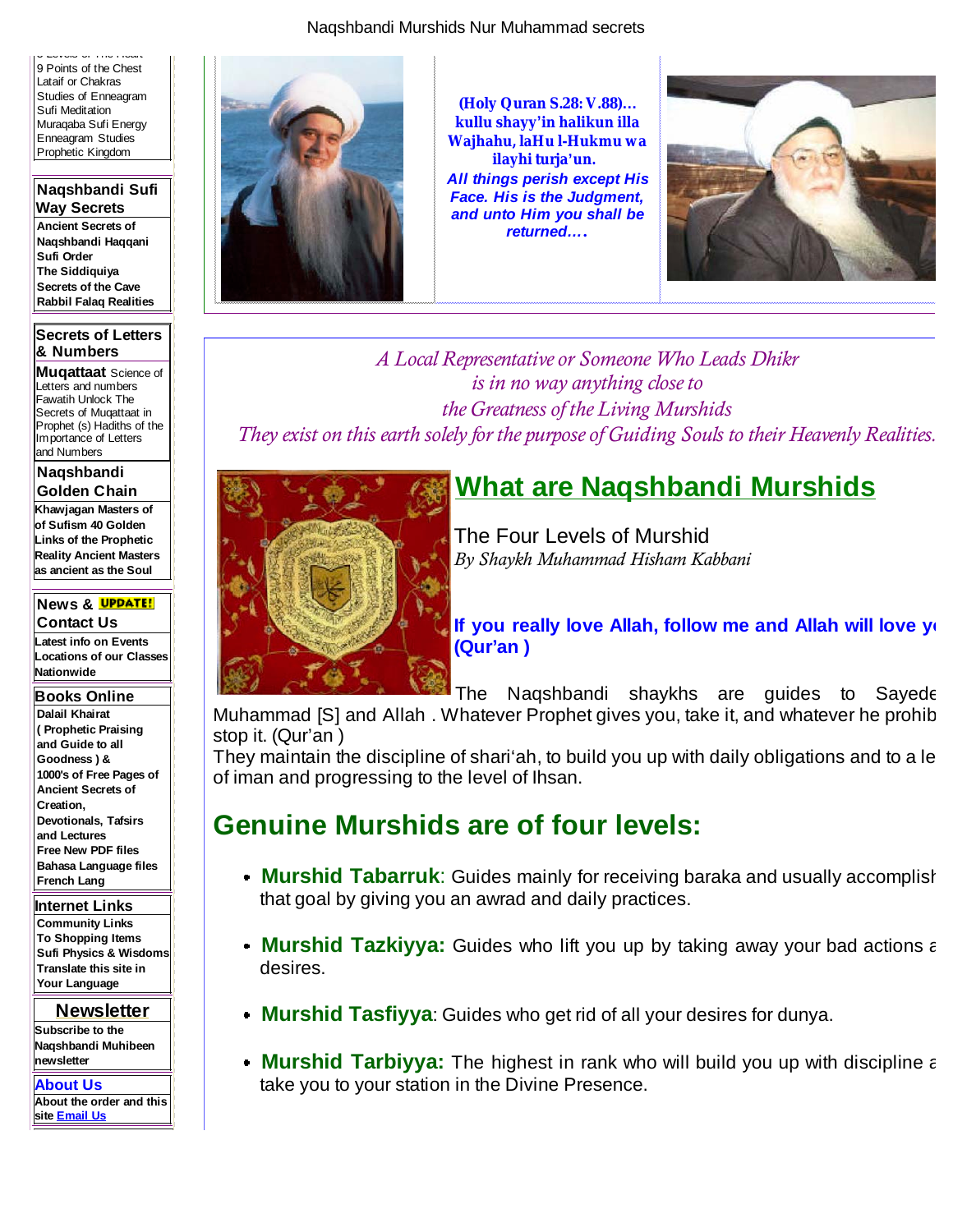

**Mawlana Shaykh Hisham al Qabbani**



**Mawlana Shaykh Adnan al Qabbani**

# **MURSHID AT-TABARRUK**

- He is on the first level and has permission to teach you and put on your tongue talqin of dhikr.
- He teaches you how to remember and call upon Allah, and how to follow Alla orders. He gives you the first step on the road of tarigat. Like a child whose first  $w_1$ is "baba," you call on who you love first. So he teaches you how to say "Allah" and build that connection between your heart and Heavens. By recitation, you will see Allah's signs.
- **If you do not see them, you haven't reached the level of what the Murshid trying to show you.**
- He has to put on your tongue the sultan of dhikr as described in the Qur'an: We revealed the Qur'an and We are protecting it.

He will put the recitation of Qur'an and the names of Allah and the direction Prophet (i.e., how to recite salawat) according to your personal necessity, to reach presence of Sayedena Muhammad [s]. The recitation of salawat varies from o person to another. They tell you which names of Allah to recite and how to recite salawat according to your capability and necessity.

The Murshid at-Tabarruk must have knowledge and power of all praises of Alla whether spoken or silent.

- $\blacksquare$  He must know the dhikr of every single creation that exits, both living and non-living
- He also knows what your body needs to recite tasbih as every cell in your body ha certain tasbih.

This Murshid knows which language and what kind of tasbih every creature make hearing them all at once, but never do they overlap or get confused.

- He knows all the tasbihs for Muslims and non-Muslims, because their bodies ma tasbih regardless of whether his/her body and mind accept Islam.
- He receives from the Prophet's ? knowledge precise information regarding w every living and non-living creature is doing, both in dunya and Barzakh.
- He also knows fully about the jinn and their favors from Allah and/or the punishments.
- He knows precisely how every human being and jinn can attain the satisfaction Allah, including what actions will open the doors to reach the baraka of the presen of Sayedena Muhammad [S]. He will know what Tasbih the murid needs for his body and for his soul, separately.

The Murshid at-Tabarruk knows the names of all humans throughout creation, taught to Adam, and exemplified in the verses of Qur'an, wherein Allah asks angels if they knew all the names of creation but they did not. When He asked question of Adam, he recited all the names of creation one-by-one. As he did each of their spiritual forms appeared in front of Adam. This Murshid must ha

 $\bullet$  He must know the angels of every being in creation, including the ones that record

inherited that power from Adam.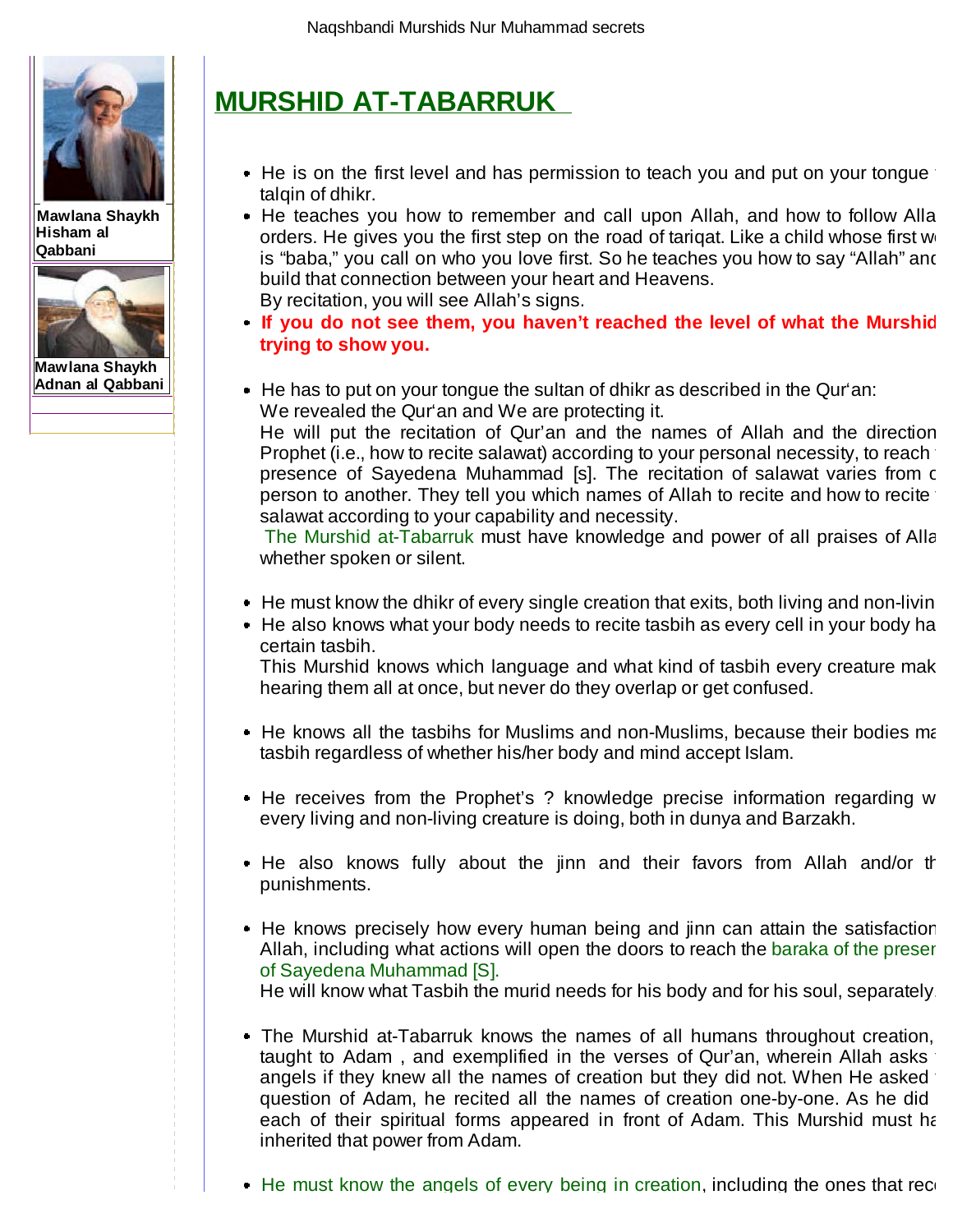He must know the angels of every being in creation, including the ones that reco your good and bad actions, as well as the ones that monitor your food intake.

o He must know all the angels in service to humans.

o He must even know the different shifts of angels that descend-ones the descend ten minutes before Fajr, before Maghrib, and between Maghrib a Isha

(Note: in previous times, the shift changed at Zuhr, but during Grandshay Abdullah's time it changed to between Asr and Maghrib).

- $\circ$  These angels that come at shifts are expecting the murid to be performing prescribed awrad from this Murshid.
- o They expect to see the murid engaged in these practices when they desce in order to pass to him/her their heavenly lights and connection. If the murid is not so engaged in his awrad during these special times, angels cannot illuminate his or her heart. In fact, murids who don't do th awrad are like donkeys.

In return for keeping his or her daily obligations, the murid can depend on protection of the Murshid and is guaranteed his connection to Sayede Muhammad [S]. This connection must exist in order the Murshid to pass murid on to the second level, to the Murshid at-Tazkiyya.

- This first level begins with reciting daily 5,000 times "Allah, Allah" and o reciting 500 times salawat in the prescribed fashion.
	- The next level is reciting daily 24,000 times "Allah, Allah" and 5,000 tim salawat.
	- o This is only the first level out of seventeen distinct levels of the Murs Tabarruk.

Grandshaykh stopped at just this first level because he said people's min couldn't carry more than that.

After all seventeen levels comes the Murshid at-Tazkiyya.

- In other Naqshbandi chains other than our Golden Chain, there may be a physica different shaykh for each of the four levels. In some cases, a shaykh can carry two three levels before another shaykh physically takes over.
- However in the Golden Chain, the Shaykh of this time has authority and power govern all four levels for every murid. That is why once a person takes bay' at in way, they will never need another Murshid. Nowadays, our Shaykh just wants us realize we are incapable of doing anything of value.

The worse we think we are, the happier they are with us. He wants us to know the never will our 'amal take us anywhere, and that the only chance we have is intercession of our Shaykh. Therefore, we must constantly ask for his forgiveness a mercy.

Grandshaykh Abdullah (may Allah sanctify his soul) often reminded us of the following: "You must always keep three nails tacked to your forehead (i.e. remember thes three rules at all times if you want to succeed in tariqat).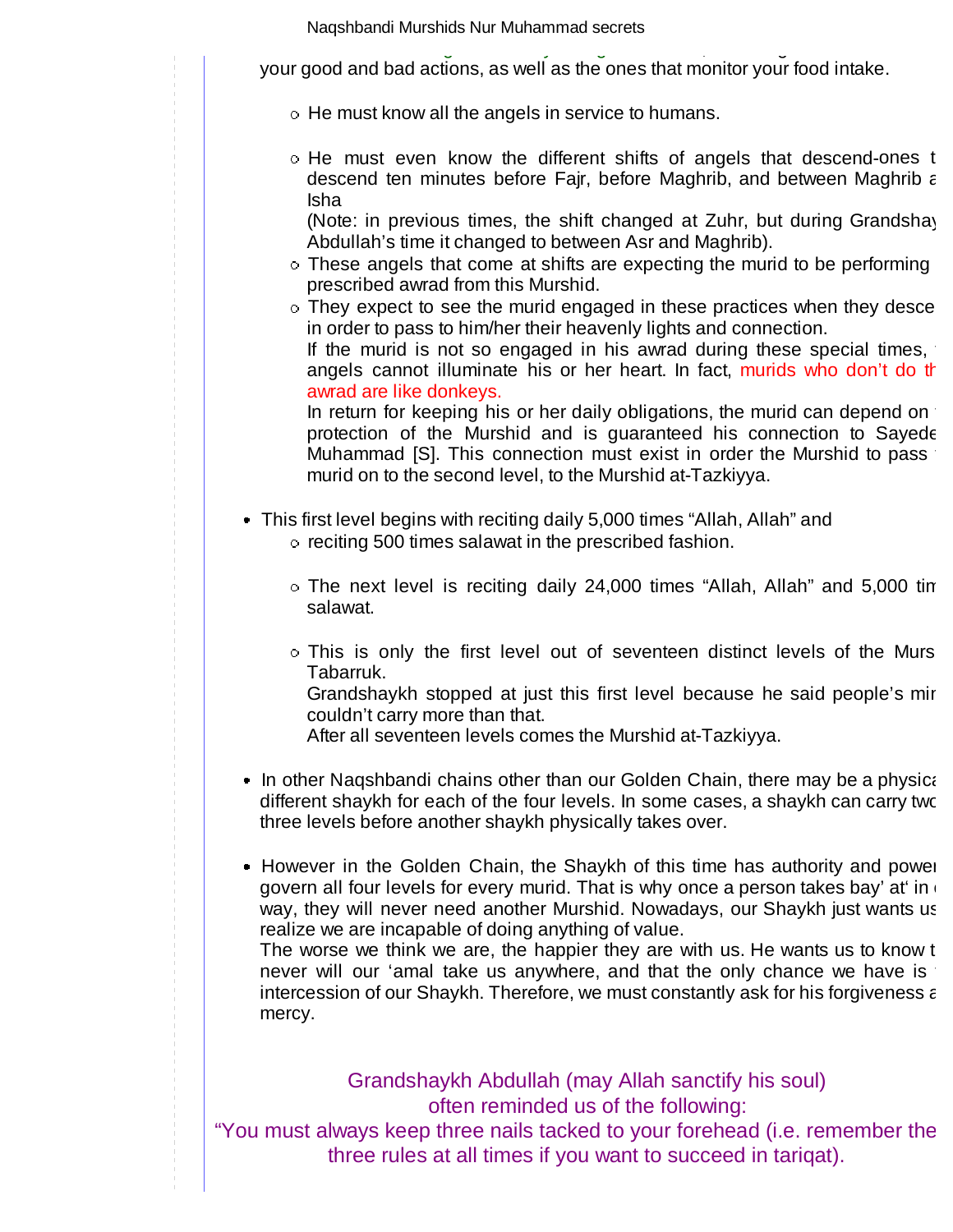- 1. "If I give you a broken shovel and tell you to dig down until the middle of the earth get your diamonds, you dig. You never ask why or complain; you just dig.
- 2. "If I give you a bucket and say 'empty the ocean', don't ask if the water will e decrease, or argue that it is impossible to empty the ocean with a bucket: just s scooping! The second the thought occurs to you that the task is impossit impractical, or useless, you failed that test and will have to start all over again.
- 3. "If I tell the ant her sustenance is in the West and she is in the East, she will just s walking. The murid must be like that ant: do not use your mind to understand how y will get your sustenance, just go! If you die trying, you die, you surrender."

The most important instruction is, if one completes these three actions consistently, All will send the angel Reeha Sibah, who will carry the murid to the Divine Presence! He do this for us because we obeyed Allah by obeying our Shaykh, and His Mercy is Infin and He may do as He pleases. We will reach the Divine Stations not because of our 'am worship, or any sacrifice, but because of our level of surrender.

Upon hearing this, a murid asked, "**Why then strive in worship?**" The Shaykh will ta each of his followers into the Divine Presence at some point,

- **but only the ones who strive in Allah's Way will actually see and hear in the hear in the hear in the hear in the hear in the hear in the hear in the hear in the hear in the hear in the hear in the hear in the hear in the Ocean**.
- For the special ones who fulfill their obligations, visions and sounds will open them. You must never try to be proud of completing your obligations, no. Realize it worth nothing, but offer them obediently and humbly, knowing that without  $y_1$ Shaykh you are a loser.

# **MURSHID AT-TAZKIYYA**

The second category is Murshid at-Tazkiyya. **He guides you in a cleansing proce called tazkiyat an-nafs.** 

How does one clean one's self? What kind of struggle must one go through in order achieve control over one's desires?

The Prophet described this struggle, al-jihad an-nafs, as the jihad al-akbar in this Hadith We returned from the jihad al-asghar to the jihad al-akbar. "His companions asked h "What is the jihad al-akbar?" meaning, "What could be greater than fighting agai unbelief, in the way of God and expecting to die at any moment?" He replied, "The jihad nafs."

It is very difficult to fight one's self. It is easy to fight one's enemy because you know he your enemy, but your self will never tell you it is your enemy.

The Prophet [s] said:

## **Whoever guarantees whatever is between his two jaws and his two legs, I will guarantee him paradise.**

Desire is whatever comes and goes from the mouth and whatever proceeds from sexual desire, shahwat al-haraam. Jihad an-nafs brings control of such desires.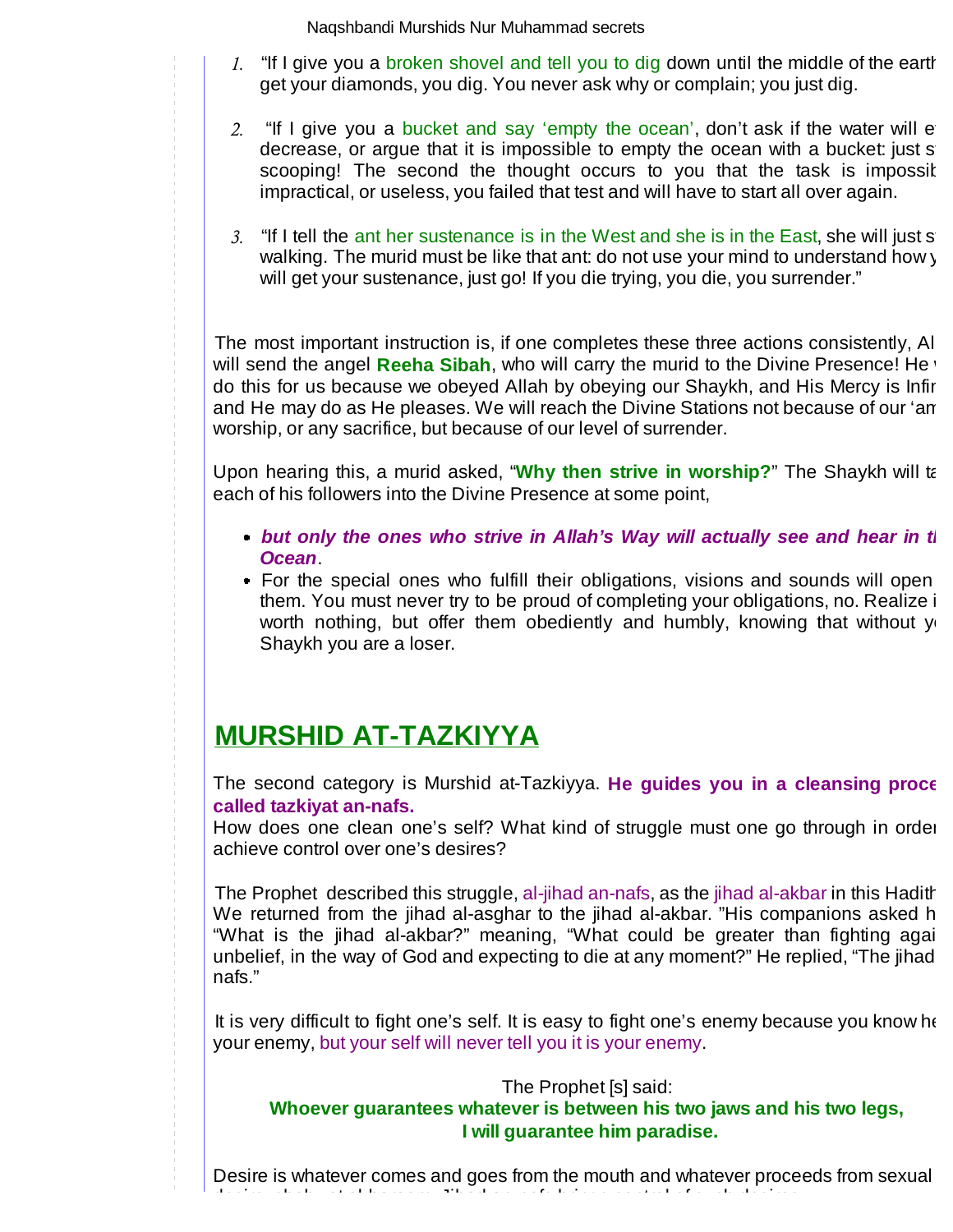desire, shahwat al-haraam. Jihad an-nafs brings control of such desires.

Your self will never allow you to control it. It is always in a fight with you.

The tongue always desires the best food. In struggling with the self, first is the desire for food.

You want the best kind of food, always seeking more types of food. If you have ten, you want twelve. Always the eyes are hungry!

The Prophet [S], along with the sahaba, most frequently ate leftover sauces of meat, without any meat. They dipped the bread in the sauce, considered it a great meal, and the were happy, Alhamdulillah. Nowadays, oh! We want so many foods, shipped from other countries, to make exotic dishes of every kind! So, at this level, prohibiting your tongue from eating what is forbidden and even from overeating, is essential. Backbiting, lying, spreading mischief and planning conspiracies - all this is through the tongue and must b avoided as it is from shaytan. Anyone indulging in these practices becomes like a peacock - arrogant. Pharaoh became so arrogant, saying, "I am your Lord most high." He did not see anyone higher than himself.

The Murshid at-Tazkiyya destroys these desires. How? **By showing how to follow in the footsteps of the Prophet [S].** 

- The self consists of four enemies: nafs, dunya, Hawa, and Shaytan.
- Everyone has these four enemies attached to him, without exception. The Murshid teaches you to struggle with these enemies by following the sunnah of Prophet Muhammad [S].
- In addition, the Murshid at-Tazkiyya has complete knowledge of the four Islamic schools of thought.
- He must know the biographies and all the legal rulings, scholarly opinions and religious teachings of Imam Abu Hanifa, Imam Malik, Imam Shafi'i, and Imam Ahm In order to guide the murid, this level of Murshid has complete spiritual access to al that these four legendary imams brought, and is he able to follow them without any mistake, or else he cannot guide you.
- All the qualities of a Murshid at-Tabarruk must be held by a Murshid at-Tazkiyya an on top of that he must have knowledge of the four schools of thought, and he must possess an ijaza.

Present-day institutions ignore this tradition by awarding PhDs. From the beginning of Islam until thirty to forty years ago, there was no PhD, there was only ijaza permission. The Shaykh acknowledges the student has completed their studies under his tutelage, and authorizes them to teach.

• The Shaykh must receive his ijaza from a previous shaykh, going back in a chain th reaches to one of the four imams.

This system has been completely destroyed within the past fifty years. Now Islam is studied in university systems which have no relationship with how Islam has been taught for fourteen centuries. That is why today's scholars have no light, but only interest in wealth and titles in which previously scholars had no interest whatsoeve Scholars of the past sat in the mosque's corners, teaching their students the love, the moderation, and blessing of Islam. These days some scholars are teaching how to fast, how to create disasters, cutting and pasting from Qur'an and Hadith, teaching their students to spread confusion. Why are Muslims not successful? Because they are very far from their religion. People like us, we are not leaders, and we are not presidents. We cannot bring change. Those who can make a change are far from Islam; they are Muslim by name alone.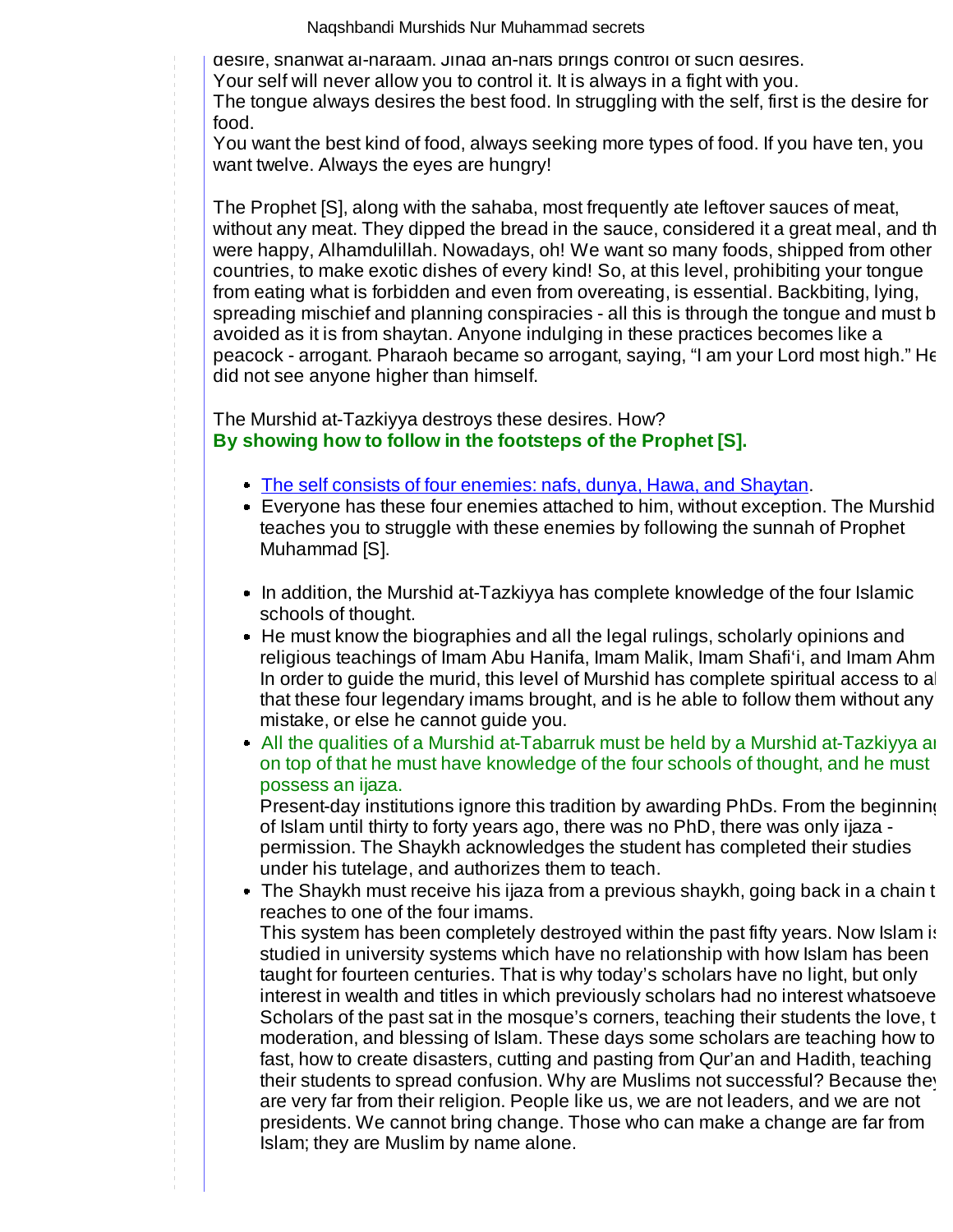The Murshid at-Tazkiyya begins with **la ilaha ill-Allah**.

- What did the Prophet bring first La ilaha ill-Allah. When that kalimat is established the self, how can the four enemies attack you? When you believe in that, and hold firm belief in Akhira, you cannot commit any wrong. We say it only by tongue, but n by action. If we say it in truth with our tongues and our actions, Allah and his Proph will support us.
- Don't think we will not face difficulties. Did the Prophet [S] suffer from his people? H said:

No prophet was harmed by his people, as I was harmed by my people. He was the best of messengers, but Allah sent him difficulties to observe his constitution and consistency. Therefore la ilaha ill-Allah was only established with the Prophet, as h was the perfect one to carry it. If one of today's scholars was to lift one foot from the earth and fly, he would become so arrogant, and people will begin to worship him. The Prophet [S] went into Isra and Mi'raj. In a physical body built according to the laws of this world, he traveled against the laws of this world, to Heaven and back, a he was never arrogant. He was the simplest person. He never raised his head. Now someone is lifted not even off the ground, but just onto a chair, he becomes so arrogant that he will not even accept the visitor who knocks on his door.

**Don't refuse to open your door!** The Murshid at-Tazkiyya is the one running after Allah Allah sends to him sincere servants, **running to sit with him**.

- The first thing he teaches is la ilaha ill-Allah, to establish perfect tawhid in his followers.
- When that is established, then they can say "Allah, Allah".
- At that time they see the signs of Allah everywhere. [**Signs of Allah is Sayedena Muhammad (s)** ]
- Then they can bear witness: ash-hadu alla ilaha ill-Allah wa ash-hadu anna **Muhammadan Abduhu wa Rasuluh**.
- **That is when they make true shahada.**
- His job is to put on your tongues isma al-jalala, "Allah, Allah" at least 24,000 times. Some might say that will take all day. Try it tomorrow, and tell me how long it takes. does not take longer than one hour, but more likely half an hour.
- And after that say 5000 salawat on the Prophet. That takes half an hour. So the total for both is one hour!

In 1996 my shaykh, Shaykh Nazim Adil al-Haqqani (may Allah sanctify his soul) ordered me into seclusion for forty days in a mosque in Turkey. He said, "Every day do at least 48,000 "Allah, Allah" and 24,000 salawat and ten juz of Qur'an. If you finish this, you can go up to 124,000 times "Allah, Allah" and 48,000 salawat and twenty juz. If you finish that, recite the entire Qur'an and 700,000 "Allah, Allah" and 240,000 salawat."

It was tiring. Although I never completed the daily reading of thirty juz of Qur'an, I di reach 700,000 "Allah, Allah", 48,000 salawat and fifteen juz. This was in addition to all other awrad.

That is Murshid at-Tazkiyya. When they say, "Do it", they send support. When you are walking in His Way, He comes towards you. It is a Qudsi hadith, "If you come to Allah the span of one hand, He comes to you the span of ten hands, and if you com to Him walking, He comes to you running." It means Allah sends His support, His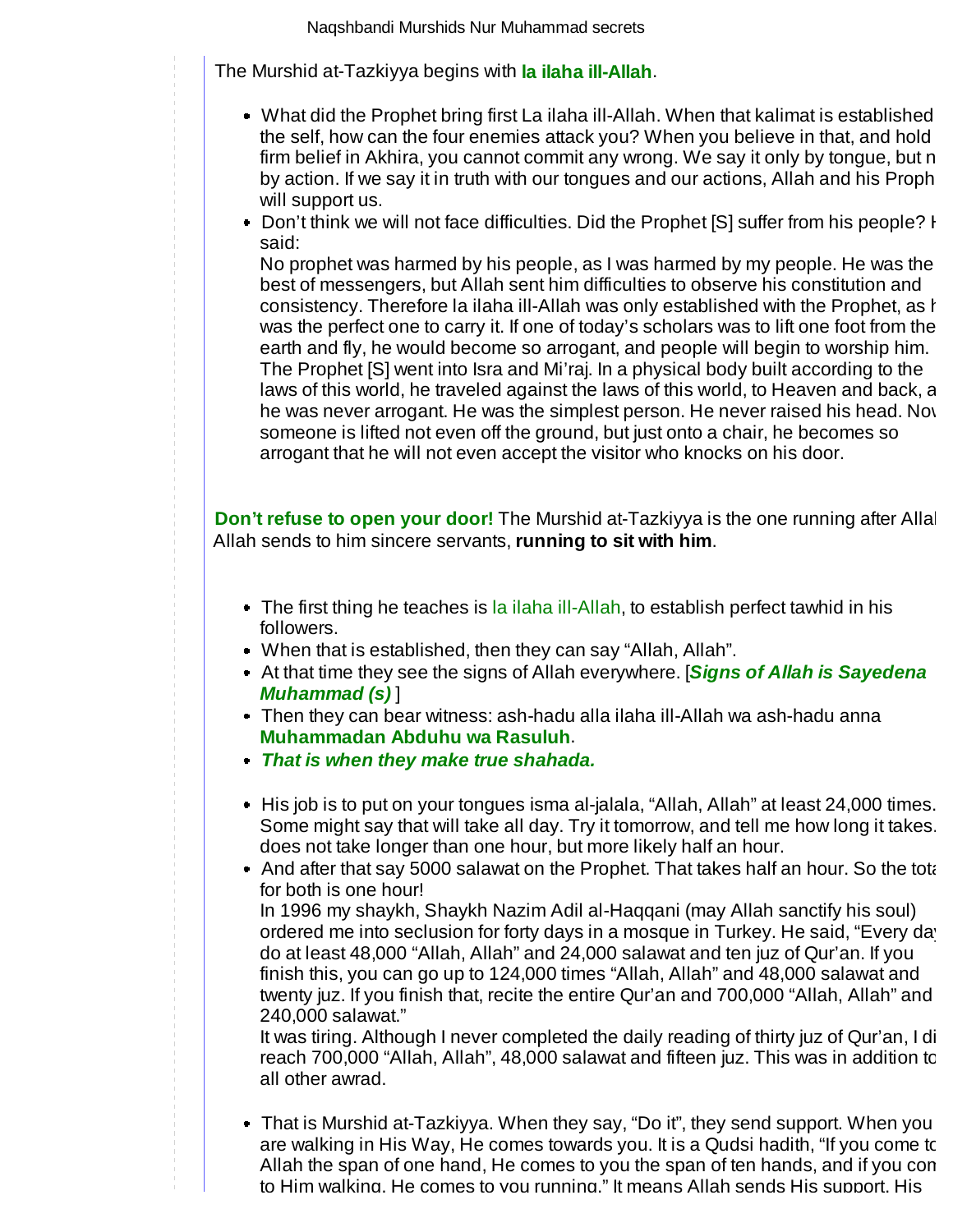to Him walking, He comes to you running." It means Allah sends His support, His power, as long as you show progress.

If we show progress, Allah will send support. May Allah send us His support.

• A Murshid at-Tazkiyya has acquired all the characteristics of a Murshid at-Tabarrul He has the method, the way, and has inherited the secret from the Prophet [s] to perform a cleansing process on his followers through the disciple's struggle with hi or her inner self.

#### The Murshid at-Tazkiyya must be someone who always keeps the sunnah and th **shari'ah of the Prophet in the highest way, keeping al-'adheema.**

- $\bullet$  He is aware of any thought that comes to his mind that does not coincide with the forschools of thought, and he prevents it, as he has been raised to the station that his entire heart and mind are directed by the four schools of thought, following the sunnah of the Prophet.
- He has been granted the permission to instruct and guide his followers to call upor their Lord in tahlil twenty-four thousand times and by saying twenty-four thousand "Allah, Allah" and saying salawat five thousand times.
- $\bullet$  When they say "Allah", the heart and tongue will work together, like the combination of the body and soul, the combination of spirit and mind, using the physical form an the spiritual form, combining these two elements to make them seekers in the divin way.
- Every time a murid says "Allah" his heart rhythm and his tongue rhythm go togethe flying to the Divine Presence.
- Until today, murids of the Naqshbandi tariqat are the beginners, so they are in the first stage. At that stage they cannot see that kind of enlightenment opening in front them.
- **Only under the care of the Murshid at-Tazkiyya will the mubtadi' move to the stage of musta'i, in which the Shaykh will put on his tongue the dhikr that will lift him or her to the Divine Presence**.
- The Murshid at-Tazkiyya can call upon any Naqshbandi Shaykh, alive or dead.
- When he calls on them, that shaykh will be immediately present through the spiritual power of the Murshid at-Tazkiyya. How many shaykhs have reached the level of sainthood through the Naqshbandi tariqat? Whichever one the Murshid at-Tazkiyy calls, living or non-living, they must appear and fulfill whatever need he has.
- From the power Allah has given to the Prophet, he in turn grants to the Murshid at-Tazkiyya, for that Murshid to know all awliya-ullah in every century, by name and b spirit.
- Further, he has a relationship with them, because he needs them and they need hi He must know the extent of their knowledge, and from what fountains of knowledge they are quenching their thirst.
- $\bullet$  At any specific moment, he must know what knowledge that wali is receiving, and f what hikmat and purpose they are receiving it. In addition, he must know every wali among them, and from which prophet he inher his secrets, for each wali is on the footsteps of one of the one hundred twenty-four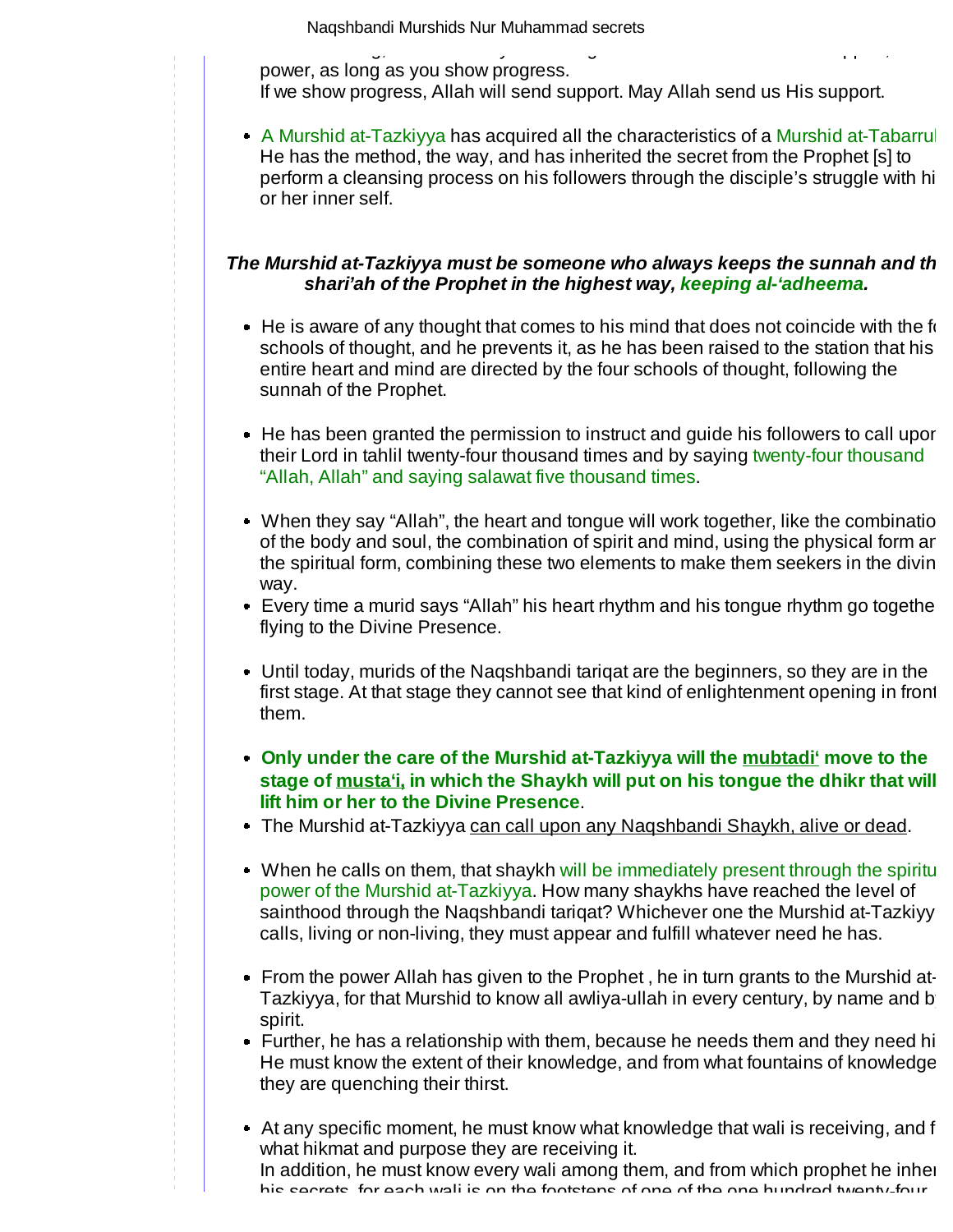his secrets, for each wali is on the footsteps of one of the one hundred twenty-four thousand anbiya, according to the hadith al-'ulama warith at-al anbiya.

- Another specialty of Murshid at-Tazkiyya is that he is constantly aware of the attacl by the four enemies on each of his followers. Allah grants him a power to be with each of his murids, to ascertain which of the fou enemies are attacking and tricking them.
- At that time, he will grab the enemies and prevent them from attacking his followers In his company, his followers will reach the station of zahid in this life.
- They become devoted purely to building up a perfect and ideal society, community and nation, in which no one discriminates against any of Allah's creation. Whenever any of his followers has a feeling of laziness, tiredness, regret, depressi or any other negative condition, with one word Murshid at-Tazkiyya can remove tha condition and make that murid to feel relaxed.
- That is why when sitting with Mawlana Shaykh Nazim, it removes all burdens due to that attraction coming from his eyes. The Murshid at-Tazkiyya must build up his followers to keep the highest level of the shari'ah and the sunnah of the Prophet [S]. That means in addition to the obligation the Shaykh will push his murid to carry many voluntary forms of worship. An examp is a rukhsa - you have wudu and keep it until the next prayer time. You don't renew the wudu at that time. But the second level of adheema is to make wudu at each
- The Murshid at-Tazkiyya must hold the power to give the **murid real dreams**. In my experience, many people come and say, "I saw a Shaykh in my dream. He looked like this (describing him) and gave me an item from Sayedena Muhammad ." Later, they encounter the Shaykh physically, or they see his photo on the Internet, or they see a murid of the Shaykh in a dream when they did not know him.

prayer time; the higher level is to make ghusl at each prayer time.

Then they meet that Shaykh later, and realize they previously met him in the dream The Murshid can reach anyone in the world through dreams and visions. People ca become followers through dreams and visions, devoted to follow the way of ahl assunnah wal-jama'at at the highest level, even taking orders from the Shaykh throug dreams and visions. Such is the power of the Murshid at-Tazkiyya.

At that time, the Murshid at-Tazkiyya will give the follower yaqaza, and to keep his breaths, any breath - either exhaled or inhaled - must be done with observation that any moment,

Allah can stop the murid from inhaling or exhaling.

- This means that in every second, with the baraka of the Murshid which he takes from the Prophet [S], the murid will remember his Lord with every breath.
- Now for many of us, breathing is something the body does automatically without ou awareness. We talk and we are breathing, unaware. We don't remember it. When w dive in the sea, then we remember, to go up to the surface and take a breath of air.
- The Murshid at-Tazkiyya will make the murid aware that at every moment he or she submerged in an ocean, that the energy they take in or put out, is through **Allah's Qudra**. [Body Mind Soul Meditations]

They then remember on every breath to say "Allah, Allah" when exhaling and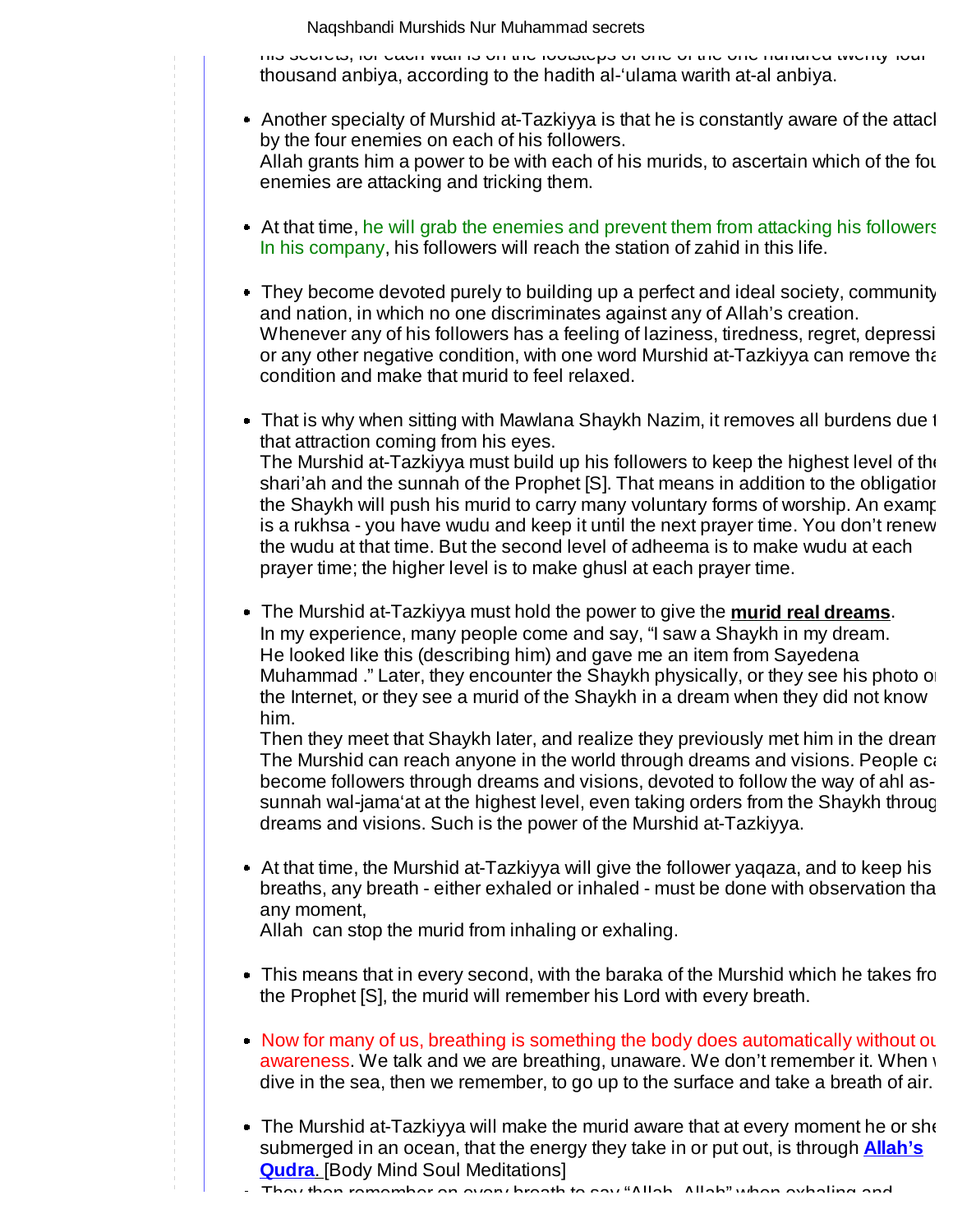- They then remember on every breath to say "Allah, Allah" when exhaling and inhaling, and remembering Allah through His attributes, "Hu, Hu, Hu" or through Hi other names, depending on the time of day and condition. Each inhalation and each exhalation is with one name of Allah.
- With every inhalation there are **ten angels accompanying that breath, and ten with every exhalation**.
- Each angel is created with a different light from Allah's Lights. Grandshaykh said th nine-tenths of that Light is from Sayedena Muhammad [S] and one-tenth is from the Light of creation.

## **We cannot be from Allah's Light; that is impossible.**

We are servants of Allah and cannot share in His Light. Each inhalation and exhalation is with nine-tenths of the Light of Prophet and onetenth from bahr al-qudra.

- The awliya say that human beings have **twenty-four thousand breaths in twenty four hours**.
- Every inhalation and exhalation must be with dhikr-ullah. **Only the Murshid at-Tazkiyya can put that on your tongue**.

Each breath is on dhikr-ullah, but you are heedless of it. If you reach a higher level, you will have awareness of each breath. Once you reach the level that you are awa of the twenty-four thousand breaths, the **Murshid will increase that awareness to seven hundred thousand times per day**.

**That is called the power of ta'i al-Lisan.** 

that same power to shrink distances.

- They expand time in order to allow you to call upon your Lord seven hundred thousand times, by stretching time, without making that time bigger, but by increasing it with the power of the tongue, just as Allah can make the entire world go through the eye of the needle without making the world smaller or the needle larger. That is from haqiqat at-ta'i- one of the 6 realities in the human being.
- **The reality of shrinking distance is within the human heart**. For one who has reached this level, they only need to **say "bismillah ir-rahman ir raheem" and can be at any location on earth within an instant**.
- How do they do that? Now you move with your physical body. The body is restricte with the laws of physics of the world, gravity, etc.
- When you move, you move with that ability. You use a vehicle, such as a car, whic has physical power to carry you.

To go faster you use an airplane. It has a more powerful engine that carries you. So why are we not stunned, when we can fly a distance that, for example, a century ag took three years to reach, say from China to Mecca? If at that time you said, "Something will one day carry you in the air," people would have laughed at you. S awliya-ullah found a more powerful energy that can carry you: the energy of the spi

• The car and the plane use fuel from deep within the earth. It was secluded by itself and it became energy, whereas it had previously been something else, and Allah knows what. Spirit is related to heaven. So Allah knows what kind of energy that contains.

When awliya want to move, they take the body and put it in the spirit and then move with the speed of the spirit. Then when they arrive, they take the body out of the spirity and the spirit enters the body. Why can we accept that with an airplane, but not with the body and spirit? That requires a foundation of belief in the unseen. Awliya use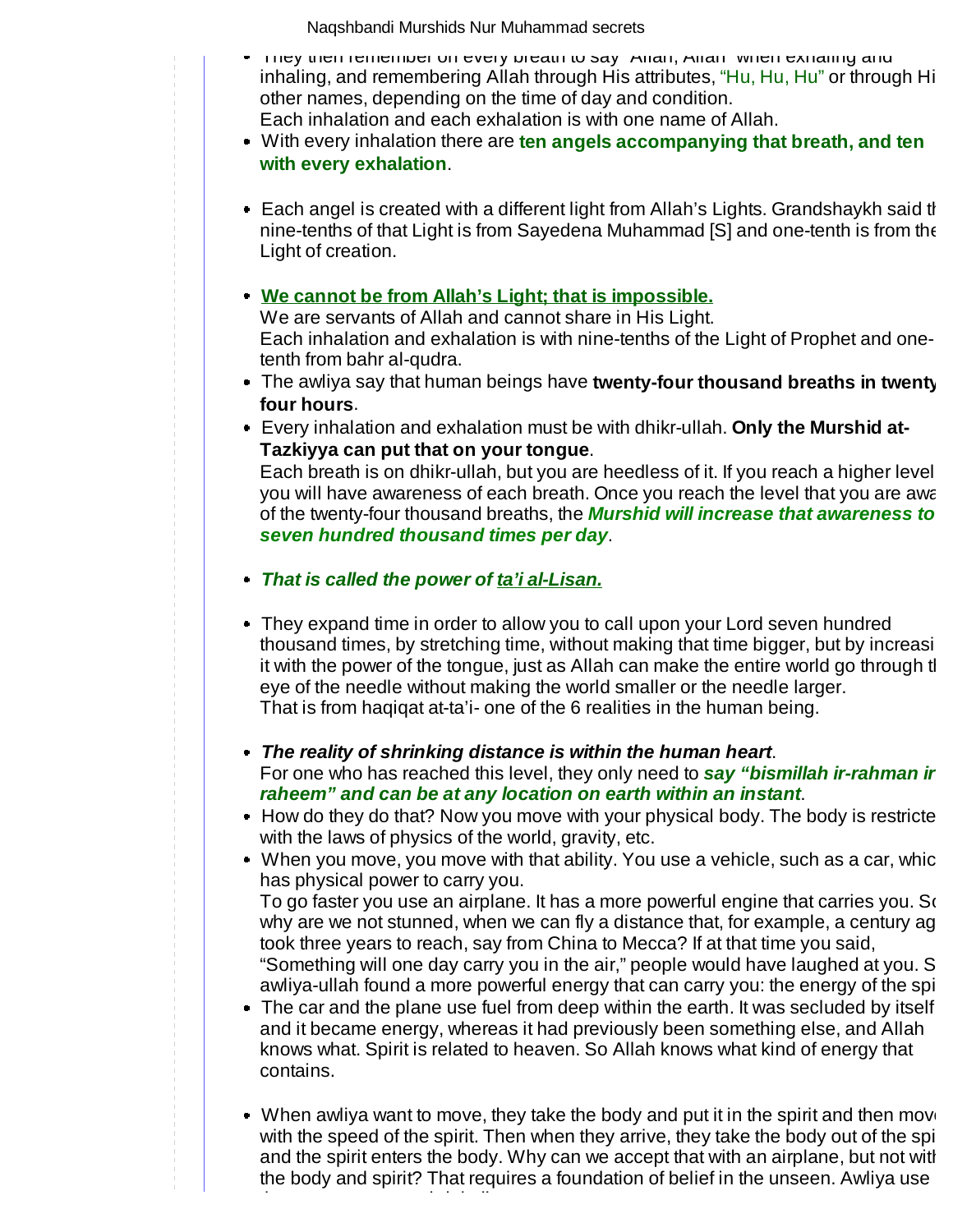that same power to shrink distances.

Energy can carry anything. To lift a two-ton block of iron, you bring a crane, and with a small engine it can lift it. Why do we look at that power of the spirit as nonfunctional? You can make use of it, by using the power developed by saints.

 $\bullet$  Ta'i al-lisan is similar to ta'i al-makan. If you want to make dhikr twenty-four thousa times, you can by repeating "Allah, Allah" with every exhalation and inhalation. If ye want to make dhikr on beads, you can reach, for example, two hundred thousand recitations by normal tongue.

But to go to seven hundred thousand times you need ta'i al-lisan.

- With the Murshid at-Tazkiyya's power, which he receives from the Prophet [S], he can make you to say "Allah, Allah" seven hundred thousand times in one hour; for some murids in a half hour; for some in fifteen minutes, and for some in one minute.
- How is that possible?
- How can the tongue achieve that? Under the tongue, Allah created an artery that goes directly to the heart. If the darkness, by means of the murids progress in following the murshid's orders, is removed from the tongue and the heart, you become nurani, and at that time you ar no longer the body, or the tongue, but you are using the Light, which relates to the heavens. Anything related to heavens can do anything; nothing is impossible, there are no limits.

People's minds relate to the earthly world.

But when people become nuriyaaniyoon, this is the meaning of the Qudsi hadith: Neither heavens nor earth can contain Me, but the heart of my believing servant.  $T$ heart in that state can perform miracles. That heart can reach seven million times "Allah, Allah", even seventy million times. That is all granted to every human being, he wants to follow awliya-ullah. Allah said:

My saints are under my domes; no one knows them except me. ?

# **MURSHID AT-TASFIYYA**

- Murshid at-Tasfiyya is the third level of Murshid, above the levels of Murshid at-Tazkiyyat and Murshid at-Tabarruk. Murshid at-Tabarruk is the first level of saintho in the Naqshbandi Sufi order. The second level, Murshid at-Tazkiyyat, must include all the aspects of Murshid at-Tabarruk and similarly Murshid at-Tasfiyya carries all that Murshid at-Tazkiyyat and Murshid at-Tabarruk carry. All the characteristics of th preceding levels will be reflected on that Murshid at-Tasfiyya.
- Murshid at-Tabarruk and Murshid at-Tasfiyya have no interest in this dunya: They are zahid. It is enough for them to eat a little, drink a little, and their life consis of worship and guiding people.
- Murshid at-Tasfiyya is zahid fid-dunya as well as zahid fil-akhira. That means for h paradise is not his goal. Many people ask for everlasting paradise, jannat al-khuld. However paradise is not the goal of awliya-ullah; they must be ascetic. Their only goal is their Creator.
- **Whatever is other than Allah means nothing to them maa siwallah.** Everythin that Allah has created is maa siwahu. Allah is the Creator and everything else is H creation. Awliya-ullah at that level are not interested in acquiring anything that Allah created. Their love is only for Him, and for them akhira is no different than dunya. F us, akhira is our hope and our goal. For them Allah is their hope and their goal.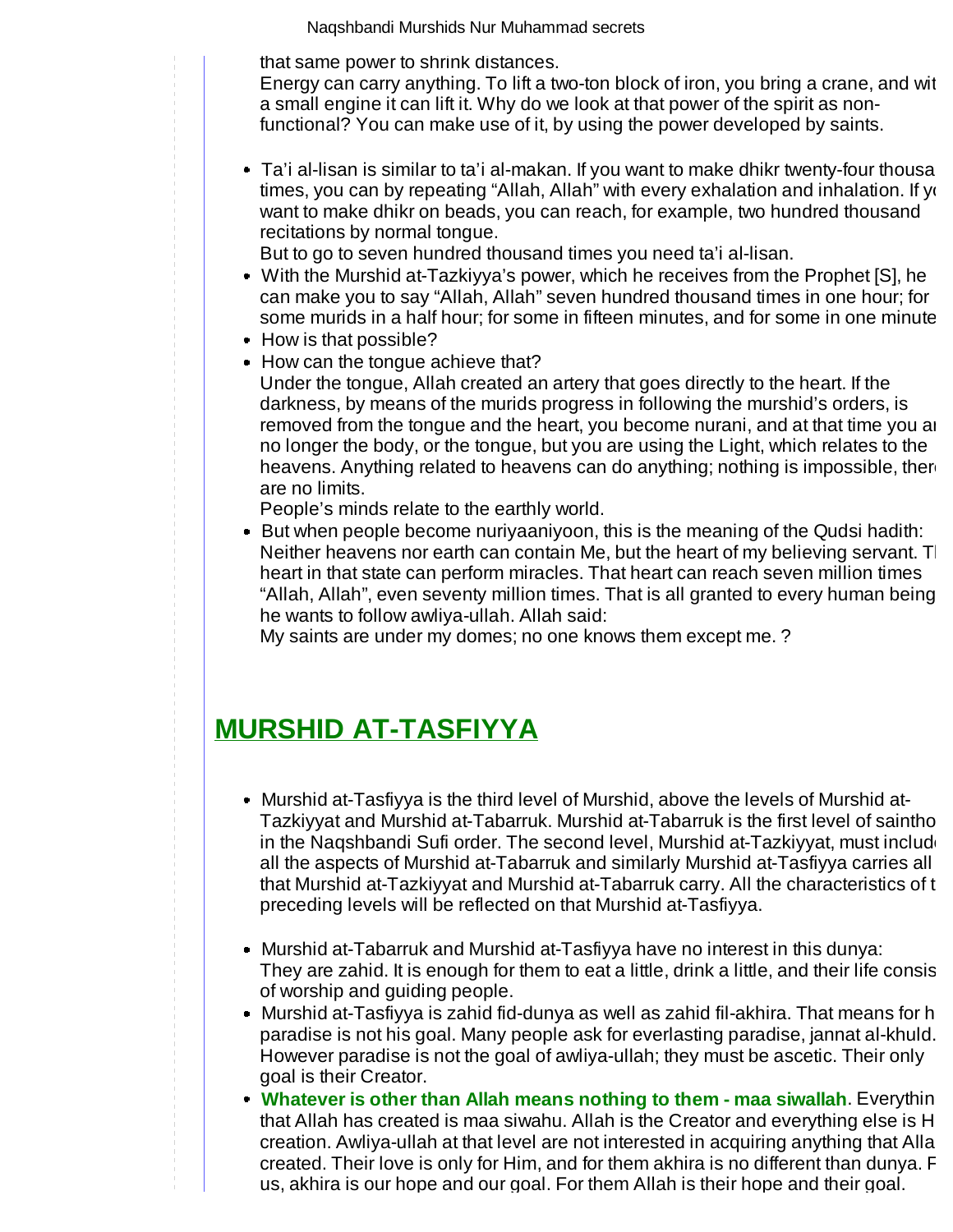us, akhira is our hope and our goal. For them Allah is their hope and their goal. The Prophet said:

After people have been judged and sent to paradise and the fire, Allah will appear some of the people of paradise [He will reveal Himself, descend].

- The hope of these awliya is only Allah nothing else. His entire focus through his heart cannot be to other than Allah [Aza waJal]. If for one instant his Light went to other than Allah, he will be completely removed from the Divine Presence.
- And if Allah [Aza waJal] reveals to that wali anything of the unseen high levels, stages, states and knowledge, he must not look at it. **He must keep his concentration focused to reach the door of His Lord.**

One of these great murshids, Bayazid al-Bistami, who is higher than that level, was looking forward never looking back to right or left. He reached a level where he hear voices coming from the Divine Presence. He said, "O my Lord, open for me Your door. This is my hope, my 'ishq. Open for me Your door." And he heard a voice: "O Bayazid. My door cannot be opened until you become a servant to My servants, mazballatan lil'ibad for other creation - a dump for their garbage. Then I will open fo you My door."

Grandshaykh was not asked to be a garbage can to himself, rather, to be a garbage can to the lowest person he meets. You can be a garbage can to your father, your mother, your wife, your brother or your friend, but to a stranger that you do not know And I am sure that no one accepts to be a garbage can to his father or mother. He does not even agree that he is garbage. He thinks he has the best mind and everyone else is dumb, an idiot.

Even these children running around think they are higher than adults in intelligence They want to teach us! We will not go into that story, but it means to carry the burde of my servants. Why did Sayyidina Muhammad come as a "mercy for mankind"?

Because he carried the burden of his ummah. Wa innaka la'ala khuluqin 'adheem. "You are of a higher character." That is the best character. When Prophet Muhamm [S] was harmed he did not retaliate, but when he had the power to retaliate and he not and rather he forgave, **wa innaka la'ala khuluqin 'adheema**, he is the most humble. He is the highest, but he shows himself the lowest.

Now today's people mistakenly say, ana basharan mithlukum, that the Prophet [S] was only body, flesh and soul. The fact is, Allah made him the highest and yet the Prophet made himself on the same level with anyone. While being the greatest of mankind, he lowered his head, and he did not raise it. Do you carry the burdens of each other? No. So following the way of awliya-ullah, when he went through all tho burdens, Shaykh Bayazid al-Bistami asked Allah [Aza waJal], "Make my body as bi as hell, so that no one will go to hell but me." And he was sincere in his du'a. He wa one hundred percent sincere in that appeal.

- The Murshid at-Tasfiyya's only goal is Allah: **ilahi anta maqsoodi wa rida' ka matlubi**.
- When the door is opened to the Murshid at-Tasfiyya, at that time Allah will reveal to him **everything written on the lawh al-mahfoudh**.
- When the Qur'an was revealed to the Prophet, **it was moved from lawh almahfoudh to Bayt al'izza**.
- When a Murshid reaches that level, he will be able to know the secrets of the Qur'a that were revealed to the Prophet. "Tasfiyya" means to give up everything. An example is, when a store has a clearance or going-out-of-business sale, and all ite in the store are liquidated. When a true servant of Allah reaches that level, Allah [A waJal] will open everything to him or her.
- He gives such servants power to attract their followers without saying one word on through the jazbat, attraction of the eyes.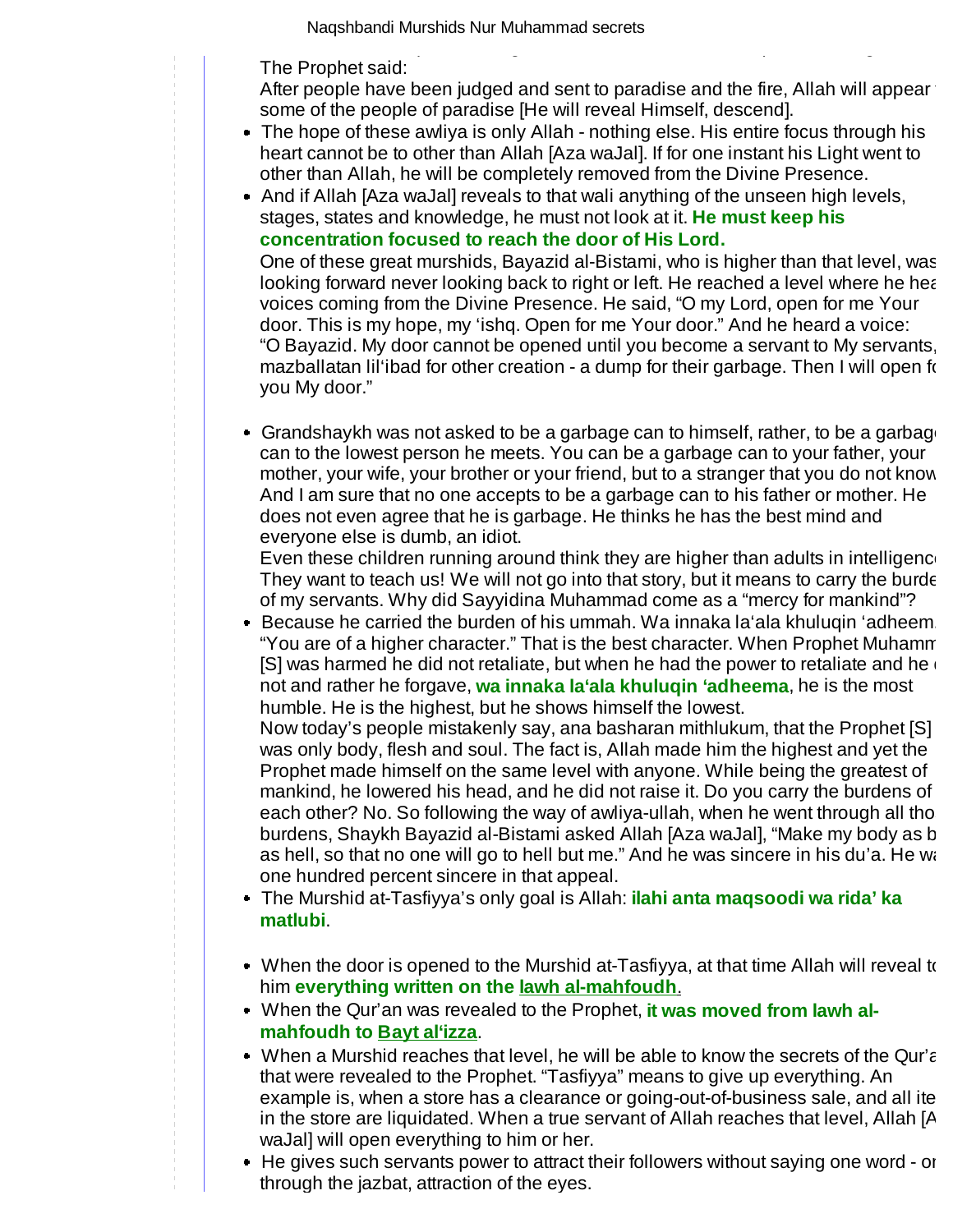through the jazbat, attraction of the eyes. There are many awliya today living and many that have passed away. People go to their burial places and feel their jazbat. The same can occur with living awliya, who can pull you to them without doing anything, for that power is granted from Allah through the Prophet, and is in their hearts. Allah [Aza waJal] gave that murshid a specialty to look at his followers. Every servant has been molded, when he or she was born into this world and his parents raised him. They have been molded with eight hundred thousand different bad manners that cannot be counted! You cannot count eight hundred thousand bad manners, can you? Of course not.

- There are **eight hundred thousand spiritual points located throughout the physical body**, each of which has bad characteristics of the self, the bad desire of the ego.
- Presently, traditional and alternative medicine practitioners recognize the physical body has **three hundred sixty healing points**.
- But in reality, there are eight hundred thousand spiritual pressure points through which awliya-ullah clean our bad characteristics. Without cleaning you of these eight hundred thousand points, before anyone can k presented to and experience the **spirituality of Sayyidina Muhammad [S]** or communicate with his heart, even the tasabih al-malaikat cannot be heard.
- Murshid at-Tasfiyya was granted the power to clean the eight hundred thousand ba characteristics. Seven hundred forbidden actions lead you to eight hundred thousa forms of bad character, and awliya-ullah are able to pull them away.
- By tongue you cannot classify these characteristics. The Murshid at-Tasfiyya pulls out those bad characteristics like a sieve, sifting the grain until only the clean grain (good characteristics) can pass through.
- Furthermore, Allah made the Murshid at-Tasfiyya to always be present with saints that have passed away from this physical world, as well as those who are living in th world.
- $\blacksquare$  All saints are connected with him at all times, feeding him what they have and what they are doing, as **he is one of the highest**.
- He is able to look at his murid twelve thousand times a day. Every time he looks at his murid he sends wisdom to him, advice to do goodness. Don't think that is too much!
- **They are rare, like diamonds.**

Some Muslims, particularly those who were raised in the U.S., know nothing about awliya-ullah or about karamat. Most unfortunately, a majority of Muslims around the world have been brainwashed against the true Islamic heritage and traditional Islar teachings and practices by the Wahhabi doctrine. May Allah protect us from that ki of ideology or mentality!

- Such is the power and scope of knowledge of the Murshid at-Tasfiyya, that from every word of the Holy Qur'an, the lowest he can extract are **nineteen meanings.** I **usleehi saqar. La-wahatan lilbashr. 'Alayha tis'at 'ashr. "Soon we will we cast him into hellfire. Over it are nineteen.**
- And we have set none but angels that are guardians of the fire." These nineteen ar special angels, guardians of the fire.
- **They are huge and immensely strong**. The Murshid at-Tasfiyya also holds the ke to a personal miracle for each murid. For every murid there is a secret in the Qur'an

**mentioned as wa laa yaabis wa laa ratbin illa fee kitaaban mubeen.**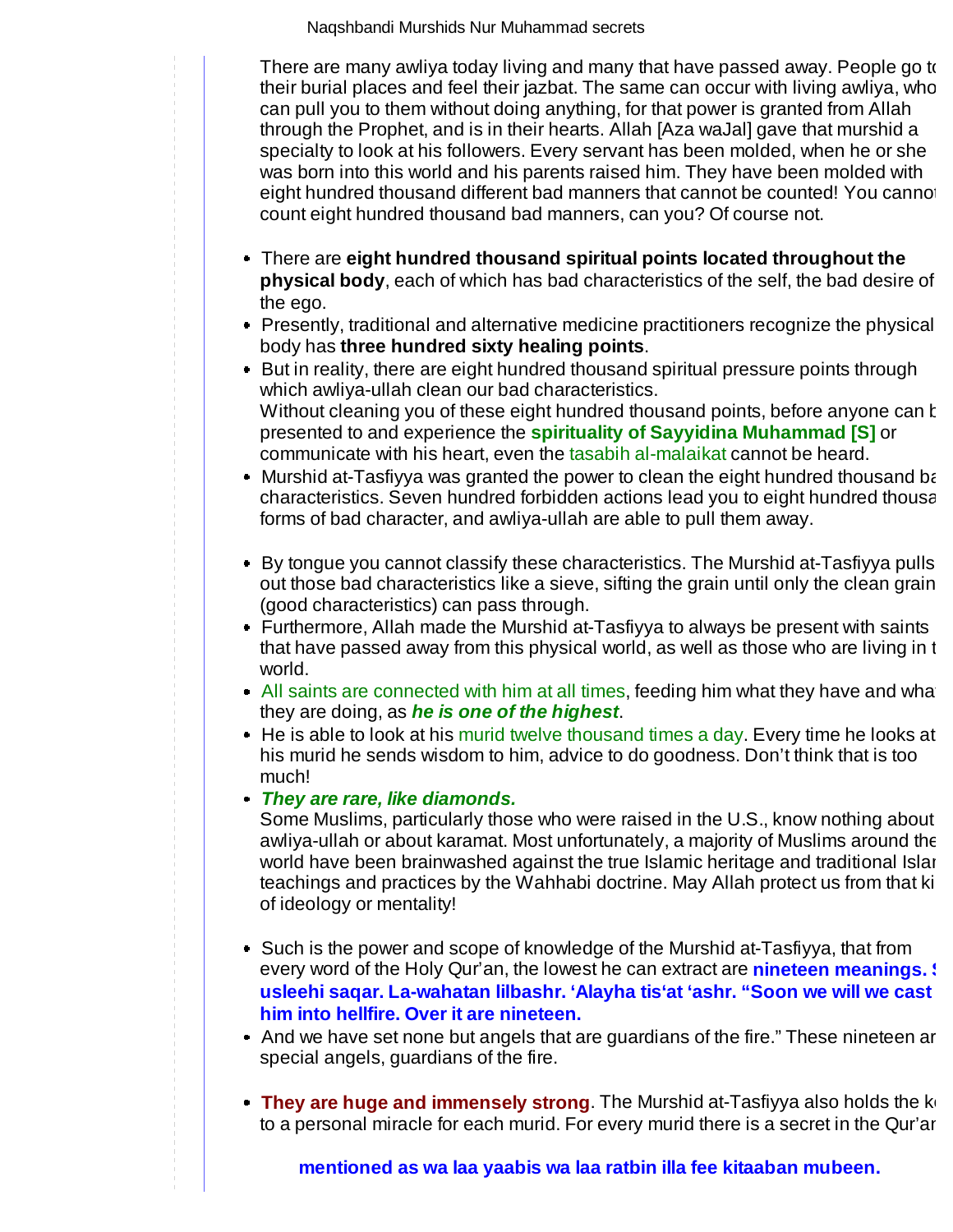- The Murshid knows which of the words of Qur'an are designed to stop you from falling into darkness and being thrown into the hellfire, guarded by nineteen angels He gives you that awrad to recite daily.
- The Murshid at-Tasfiyya knows the awrad that is custom designed for you; for this reason you need a wali. If someone puts together a **wird made from the wrong codes, it will not be effective.**

The Murshid at-Tasfiyya can put together from Qur' an and hadith an-nabi recitation to clean you from your personal bad characteristics that will lead you to hellfire if th are not removed.

- There are five hundred ma'muraat and eight hundred forbidden actions. The Murshid at-Tasfiyya will guide you to the five hundred orders and guide you to avoid falling into the eight hundred forbidden actions, all by that single word he assigns you to recite from the Holy Qur'an; for each individual a different word.
- Another characteristic that Allah gave the Murshid at-Tasfiyya: by his observing thi universe he will pull out from **each planet thirty-five different signs of the Onene of Allah [Aza waJal]**.
- From any planet he looks at with his spiritual vision, he will derive thirty-five spiritual signs of Allah's Oneness.

Further, he can plant these different signs into the **five levels of the heart - qalb, si sirr-as-sirr, khafa, and akhfa.** 

When you say la ilaha ill-Allah - it's recitation will take you by tongue and by heart, qawlan wa fi'lan, where you will be made to observe the oneness of Allah [Aza waJal].

Allah gave the Murshid at-Tasfiyya this miraculous power of **spiritual vision that is stronger than the vision of his physical eyes**.

The Qutb of that time will be under his authority. Allah gives the Murshid at-Tasfiyya the power to recite on every outgoing breath an in each inhaling breath seven hundred thousand times "Allah, Allah". He possess **'ilm al-yaqeen, 'ayn al-yaqeen, Haqq al-yaqeen, and la rayba feeh.** All that we have just described of the Murshid at-Tasfiyya is a mere glimpse of his

# **MURSHID AT-TARBIYYA**

station and powers.

The highest level of Irshad for the scholars guiding the ummah is Murshid at-Tarbiyya,

"al-'ulama warithat al-anbiya." All the knowledge of the Awliya is but a drop in the Ocean of the knowledge of the Prophet, which he opened to all Awliya. From beginning to end that is but a drop in the Ocean, so imagine then what Allah [Aza waJal] gave to the Prophet [S].

This series is about the Awliya of the Naqshbandi Sufi order. Those who have the chance to associate with them have the chance to benefit from them. Those who have no such chance or have not taken bay'at' with one such master have lost that chance.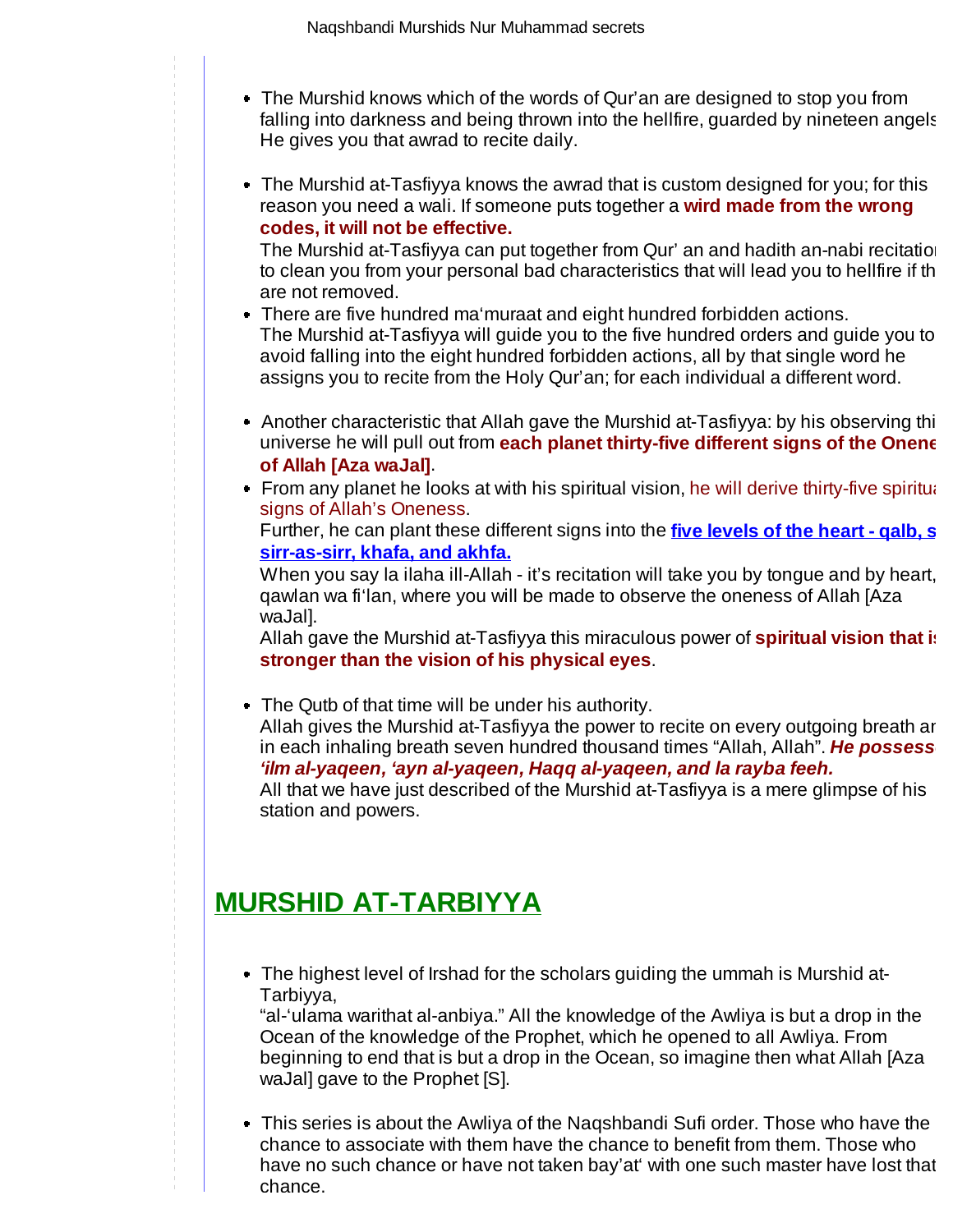chance.

• Once Grandshaykh Sharafuddin was discussing what the Awliya send. At this association were thousands, sometimes hundreds of thousands of murids in his association. One night they were sitting and a stranger came. Shaykh Sharafuddin was looking at his heart and observed that person had no chance to benefit from the high teachings normally coming in that association.

To prevent that association from dropping in levels and in order to keep it at a high level, he said, "O my son. I was thinking about you." He didn't want to waste the tim of the murids by speaking at a lower level or by getting questions, etc. which interru the flow. Shaykh Sharafuddin had a jubba gifted to him by Sultan Abdul Hamid. Th jubba was decorated with seven hundred thousand gold coins, fully decorated with threads, etc. He wanted to show his murids that he had no attachment to it compare to the value of that association, and he gave that jubba to that stranger. That strang was overjoyed, and at the same worried that the shaykh would take it back, so he le quickly.

That is why such lectures are only for the followers of ahl as-sunnah wal-jama'at wh are holding fast to every sunnah and understanding spiritual realities. We previously described three kinds of murshid: tabarruk, tazkiyya, and tasfiyya. **These three different levels can be in any tariqat.** 

**The murshid of any tariqat can reach these three levels.** 

- **But the Murshid at-Tarbiyya level is only found in the Naqshbandi tariqat.** Allah has granted that to the Naqshbandi tariqat. Whatever levels those mashaykh other tariqats reach, they reach only to the level of Murshid at-Tasfiyya. But those who are Nagshbandi and have reached the level of tarbiyya have alread passed the preceding three levels.
- Murshid at-Tarbiyya, the guide who raises up murids, in order to reach that level he has reached the **level of absolute ijtihad, al-ijtihad al-mutlaq.** Not only in shari'ah, but in haqiqat. That is similar in Arabic, **tawkeel al-shamila, to the power of attorney.**
- There is a general power of attorney with specific power, and more broadly, there is complete power of attorney. And above that, in our Arabic tradition, there is wakala shamila kamilat mutlaqa: general, complete and un-terminated power of attorney.
- In Islam, the Divine Law we follow, the shari'ah, addresses life's circumstances in broad, open-minded ways. We can separate and later divorce without ever returnin to our spouse, without speaking with him or her. We can marry a person who is in absentia (not present), and join that spouse at a later time.
- So that Murshid at-Tarbiyya is given the general, complete and unterminated powe of making juristic decisions, as well as decisions in realities. It is these murshids about whom

**Allah said, rijaalun sadaqu ma 'ahadallahu 'alayh;** they are given the full trust of Allah.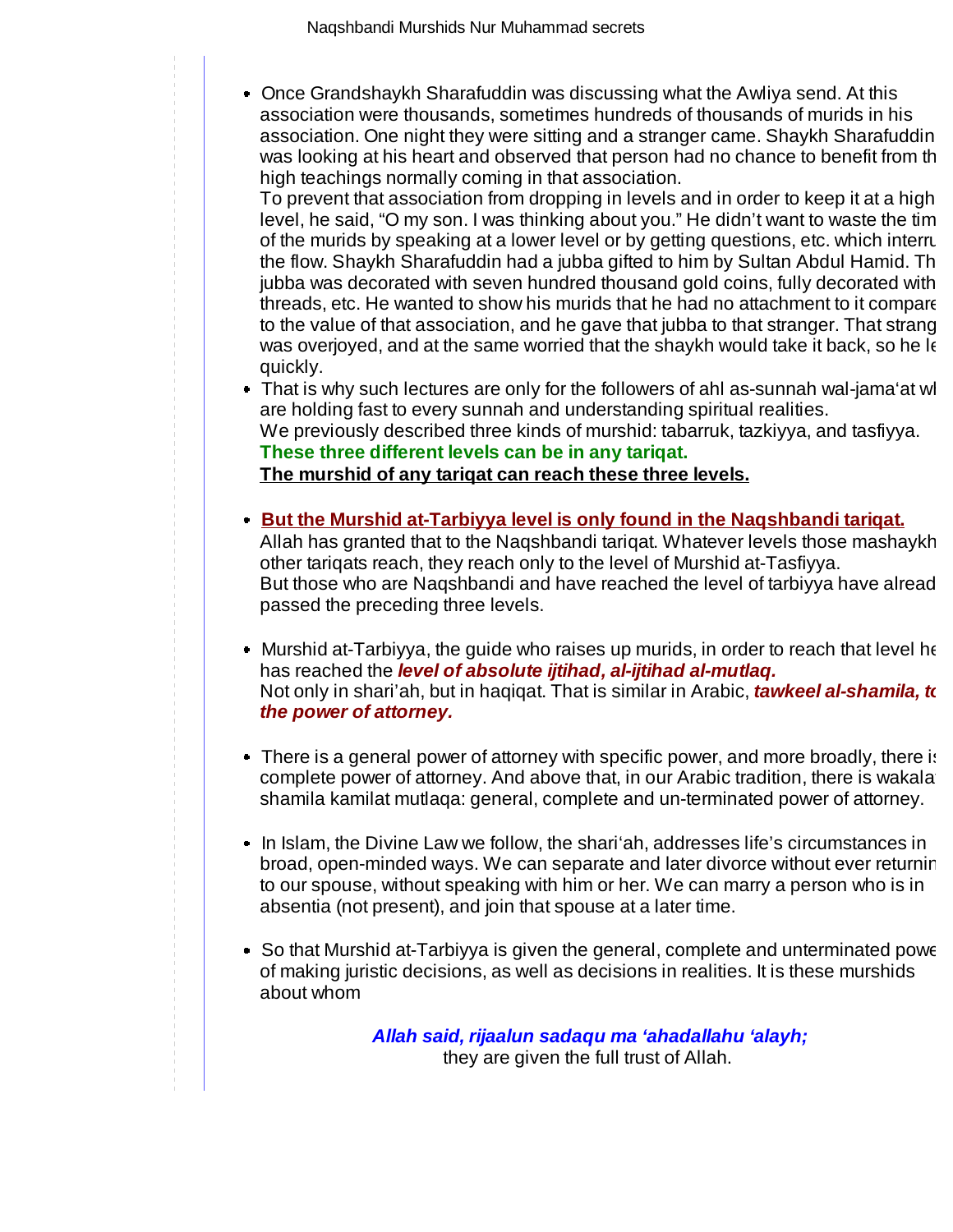

#### **Grandshaykh, may Allah sanctify his soul, said there are nine**  awliya whose du'a Allah will accept and change whatever the **ask from the lawh al-mahfoudh. Mujtahid mutlaq in shari'ah an haqiqat.**

When Grandshaykh was asked by his Grandshaykh, Shaykh Sharafuddin, to accept that level of irshad by his shaykh, he said, you are asking I am saying no." Shaykh Sharafuddin said, "It is an order from the Prophet [S]." Grandshaykh said, **"If it is an order, a** raasee wal-ayn. But if it is being given, then I don't accept tha

## **responsibility**.

- I don't accept but on one condition." That night in the gathering of Awliya in majlis  $\epsilon$ nabi, Grandshaykh Sharafuddin discussed this situation with the Prophet [S]. "He is not accepting, except with a condition." Prophet said, "Ask that condition." The next day he went to his murid, and following the order of the Prophet, Shaykh Sharafudd asked Shaykh Abdullah what was his condition. Shaykh Abdullah answered, "In th time there is too much darkness, ignorance, lies, deceit, poison, and cheating. In th kind of ignorance present today, it does not take one year or fifteen years or one hundred years to reach any level of achievement in spirituality.
- $\bullet$  They are happy in my majlis. But as soon as they walk out the door, the bad desire will bring them down. So why waste my time, when it's better to do my awrad by myself." Shaykh Sharafuddin said, "So what do you want?"
- Shaykh Abdullah said, **"I want a grant from the Prophet [S] that whoever sits in my gathering, listening to my talks, without doing anything on his own behalf, am asking permission to raise him to my level. Not only that, if I speak of any**  wali in my gathering, whichever wali I mention, I want my murids to be granted **the level of that wali**.
- Otherwise I don't need it." You see the level of Murshid at-Tarbiyya? He knows we are not going to achieve anything on our own. Like a father with his child, he carries the whole responsibility. Even if they are grown up and running in the streets, paren will do the best for their child.

Grandshaykh Sharafuddin said, "I will ask."

In the diwan al-awliya Shaykh Sharafuddin said, "Abdullah Effendim is putting thes conditions."

The Prophet [S] said, ana raadi, anaa raadi, ana raadi - "I accept! I accept! I accept! with his hand on his heart. And he added, "**Not one wali has previously asked m that for his murids**."[That is Why Naqshbandi Dawah is So Important, just for them to sit in an association The Sultan AlAwliya will carry all those Present to that realit

- That means the Prophet [S] is not waiting for us to progress in tarigat, as he knows we cannot do anything in this time. We are mujtahidin mutlaq, which means no one can deduce a juristic ruling from shari'ah or haqiqat except the Murshid at-Tarbiyya he is the highest.
- On top of that power, he must have gone deep enough and obtained the realities an certainties, and authenticated all the knowledge and confirmed/verified all the knowledge that is in 'ilm al-yaqeen, 'ayn al-yaqeen and haqq al-yaqeen.
- $\bullet$  This level of Murshid is similar to digital channels as we now have, multiplexed from one satellite, signals that can be seen and heard simultaneously, and not imagined but rather reality, with complete certainty.
- **The Murshid at-Tarbiyya does not experience imagination or illusion, but actually lives in that time or place, possessing the ultimate capacities of**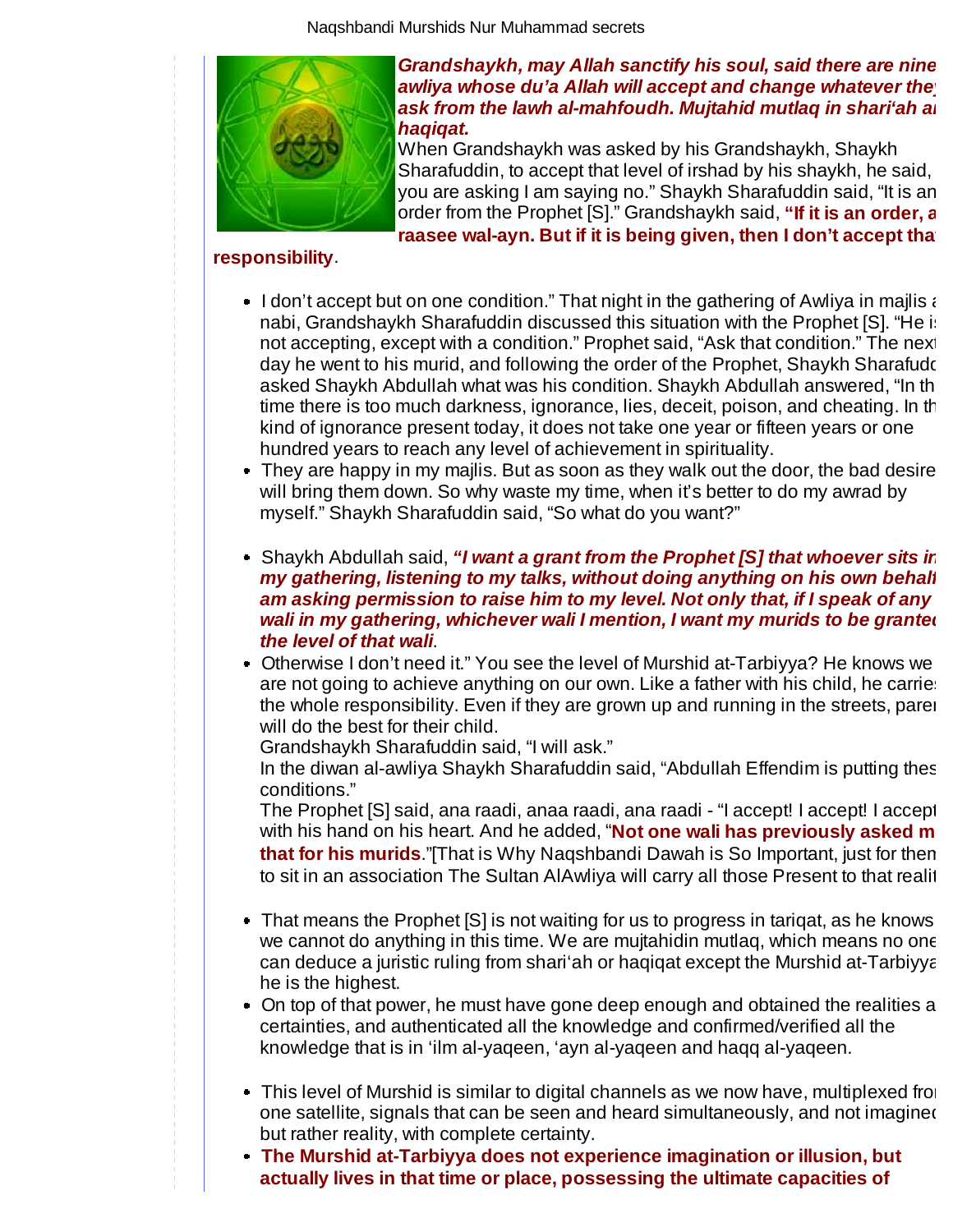## **hearing and sight.**

## **The Murshid is present in all these realities as if he is living in the past, the present and even the future, up to Judgment Day. Allah [Aza waJal] gives him the five different elements of Irshad:**

- Allah's care (inayatullah) *1.*
- The Prophet's care, vision and support (inayat an-nabi) *2.*
- The preceding guides' care and vision (inayatanmin al-murshideen al-'idham) *3.*
- 4. His grandshaykh's care (inayat al-murshid)
- The care and vision of the two angels on right and left shoulders (inayat *5.* KiramKatabeen)
	- The murshid is allowed to know every detail of the Day of Promises, when the soul were asked, "Am I not your Lord?" They said, "Yes." Allah asked the spirits "Who am I and who are you?"

The spirits replied, "You are our Lord and we are your servants." At that time Allah planned every thing that every person must do in his life in his responsibilities.

- That was in 'alam al-meethaaq the World of Promises. At that time, Murshid at-Tarbiyya was there and knew it by details and when he came to the dunya still remembered that day and its details.
- How many Murshid at-Tarbiyya came since the time of the Prophet up to today? Allah gave him the knowledge of all awliya-ullah, from the time of Sayyidina Adam to Judgment Day, with their names and their knowledge. This is a key specialty of Murshid at-Tarbiyya.

The shaykhs are inheritors of prophets. Not these scholars of today - they are juhal ignoramuses. 'Ulama are pious and sincere, possessing knowledge of both 'ilm as shari'ah (law) and 'ilm al-haqiqat (spirituality).

- Another characteristic given to Murshid at-Tarbiyya by Allah is that whatever changes occur on the Preserved Tablet, he knows about it.
- As for the twenty-four thousand breaths of each murid, that murshid will know his murid's state and stations for each of these breaths.
- The metabolism, breathing, chemistry levels, nervous reactions, and the smallest capillaries, he is aware of each and every change in them. If you put the capillaries (that are smaller than a single hair) in line, they reach from earth to the moon. There are three trillion cells in the body.
- The Murshid at-Tarbiyya is aware of all of them. All this information, ability and pow is coming from a drop of the Prophet's Ocean. People are now playing in this dunya. That is why when they become aware of thes realities they abandon their concern for this dunya. Only one dive into this Reality Ocean is enough happiness for them, in this life and in the Eternal Life.